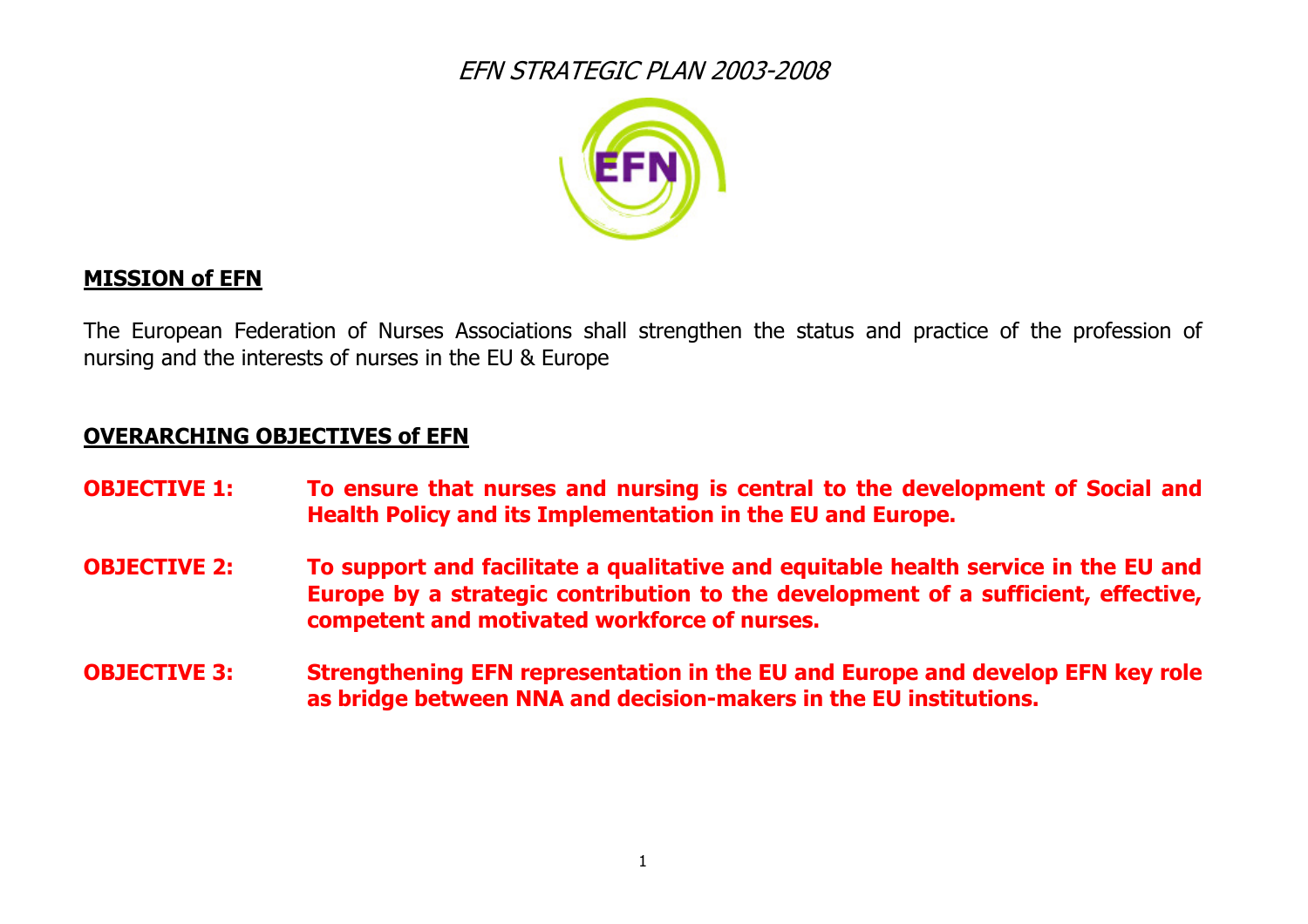| <b>Overarching Objective 1: To ensure that</b><br>nursing/ nurses are central to the development<br>of Social and Health Policy and its<br><b>Implementation in the EU and Europe.</b> | <b>Action</b>                                                                                                                                                                                                                                                                                                                                                                                                                                                                                                                                                                                                                                                                                                                                                                                                                                                                                                                                                                                                                                                                                                                                                                                                                                                                                                                                                                                                                 | <b>Outcome</b>                                                                                                                                                                              | <b>Resources</b>                                                                            |
|----------------------------------------------------------------------------------------------------------------------------------------------------------------------------------------|-------------------------------------------------------------------------------------------------------------------------------------------------------------------------------------------------------------------------------------------------------------------------------------------------------------------------------------------------------------------------------------------------------------------------------------------------------------------------------------------------------------------------------------------------------------------------------------------------------------------------------------------------------------------------------------------------------------------------------------------------------------------------------------------------------------------------------------------------------------------------------------------------------------------------------------------------------------------------------------------------------------------------------------------------------------------------------------------------------------------------------------------------------------------------------------------------------------------------------------------------------------------------------------------------------------------------------------------------------------------------------------------------------------------------------|---------------------------------------------------------------------------------------------------------------------------------------------------------------------------------------------|---------------------------------------------------------------------------------------------|
| 1. To influence EU policy on Public Health<br><b>Issues</b>                                                                                                                            | Evaluate the use, the purpose and the scope of the EFN<br>position paper on Public Health<br>2. Set up action plan with the leading partner and<br>periodically update this action plan<br>3. Set up recommendations for the EC and liaise with the<br>Standing Committee of European Doctors, pharmacists<br>and Midwifes and with the European Public Health<br>Alliance, European Health management Association,<br>Nursing researchers, the Health Policy Forum and the<br>European Health Forum<br>4. Communicate EFNs recommendations to the EC<br>5. Participate actively in the Health Policy Forum and the<br>European Health Forum and involve Members and<br>Associate members<br>6. Respond to Commission work regarding the European<br>Health Forum<br>7. Execute the action plan of the Phase II EFN Public Health<br>Program<br>8. Apply for Phase III and involve Applicant Countries<br>9. Analyse input of EFN to the EU health strategy<br>programme<br>10. Participate actively with DG Enterprise and G10<br>Medicines Group and relevant stakeholders such as the<br>European Medical Technologies Association<br>11. Develop EFN position statement on the reuse of Medical<br>devices<br>12. Develop EFN position statement on G10 Medicines Group<br>recommendations<br>13. Develop EFN position statement on the provision of<br>services and execute recommendations into the E-health<br>project | <b>EFN's Policy on Public</b><br>1.<br>Health is accepted in the EU<br>arena (2003-2008)<br><b>Implementation of Public</b><br>2.<br><b>Health Education</b><br><b>Programme for nurses</b> | Members EFN<br>General Secretary<br>Funding Public Health<br>program<br>Project coordinator |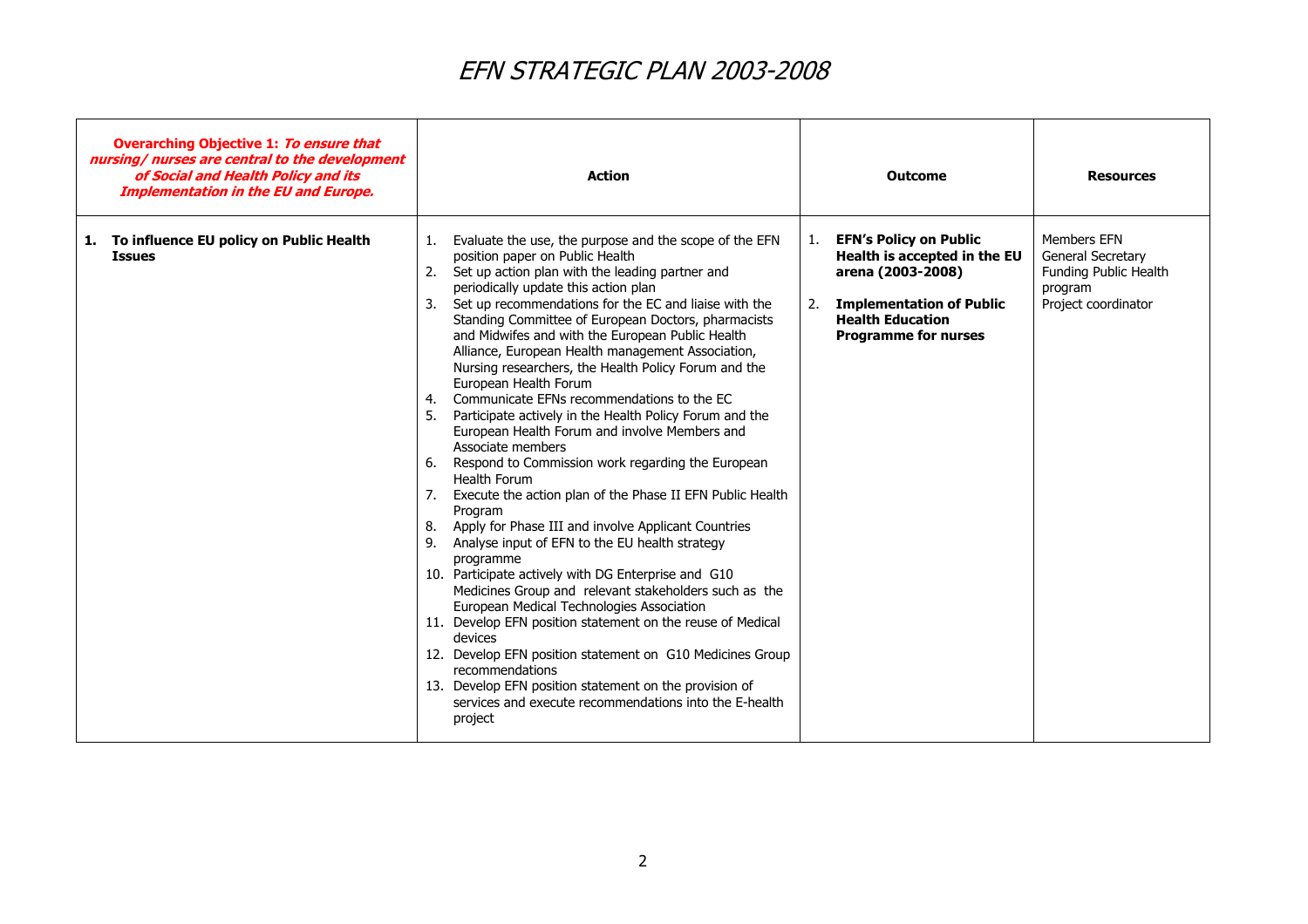| <b>Overarching Objective 1:</b> To ensure that<br>nursing/nurses are central to the development of Social<br>and Health Policy and its Implementation in the EU and<br>Europe. | <b>Action</b>                                                                                                                                                                                                                                                                                                                                                                                                                                                                                                                                                                                                                                                                                                                                                     | <b>Outcome</b>                                                                                                                                                                                                                                                                                                                 | <b>Resources</b>                                             |
|--------------------------------------------------------------------------------------------------------------------------------------------------------------------------------|-------------------------------------------------------------------------------------------------------------------------------------------------------------------------------------------------------------------------------------------------------------------------------------------------------------------------------------------------------------------------------------------------------------------------------------------------------------------------------------------------------------------------------------------------------------------------------------------------------------------------------------------------------------------------------------------------------------------------------------------------------------------|--------------------------------------------------------------------------------------------------------------------------------------------------------------------------------------------------------------------------------------------------------------------------------------------------------------------------------|--------------------------------------------------------------|
| To influence EU Social Policy<br>2.                                                                                                                                            | Analyse impact of convention on health services (Article<br>1.<br>152) for the next Intergovernmental conference 2004<br>Set up action plan with the leading partner and periodically<br>update this action plan<br>Communicate EFNs recommendations to the EC<br>3.<br>Seek for EU funding and support twinning projects between<br>4.<br>Member States NNAs and Candidate countries NNAs<br>Develop a Strategic Plan in relation to the TAIEX mission<br>reports, to support the Applicant Countries within the<br>Enlargement process<br>Evaluate the TAIEX mission reports<br>6.<br>Organise Enlargement Seminar to support CEE members<br>7.<br>with the means to negotiate, lobby and participate in the<br>future of the profession within their countries | EFN is recognised as a key<br>3.<br>player in the development<br>of Health and Social<br>Policy in the EU (2003-<br>2008)<br><b>NNAs of Applicant</b><br>4.<br><b>Countries are more</b><br>informed and supported<br>as a result of EFN's<br>actions                                                                          | <b>Members EFN</b><br>President EFN<br>General Secretary     |
| To participate proactive in the network of<br>3.<br><b>Civil and Social dialogue</b>                                                                                           | Participate actively in the Council of Europe and the social<br>1.<br>and civil society by signing up to the citizens assembly<br>Taking the lead to address nursing matters within the Social<br>2.<br>Platform of NGOs<br>Set up action plan with the leading partner and periodically<br>update this action plan<br>Communicate EFNs recommendations to the EC<br>4.<br>EFN to participate in the Task Force on developing Social<br>5.<br>Dialogue                                                                                                                                                                                                                                                                                                            | <b>EFN monitors that EU</b><br>5.<br><b>Health Policy in relation</b><br>to safe standards of goods<br>and services promotes a<br>safe environment for<br>patients and nurses<br>$(2003 - 2008)$<br><b>EFN</b> influences the<br>6.<br>sectorial social dialogue,<br>which aims to promote<br>employment and social<br>justice | <b>Members EFN</b><br>President EFN<br>General Secretary EFN |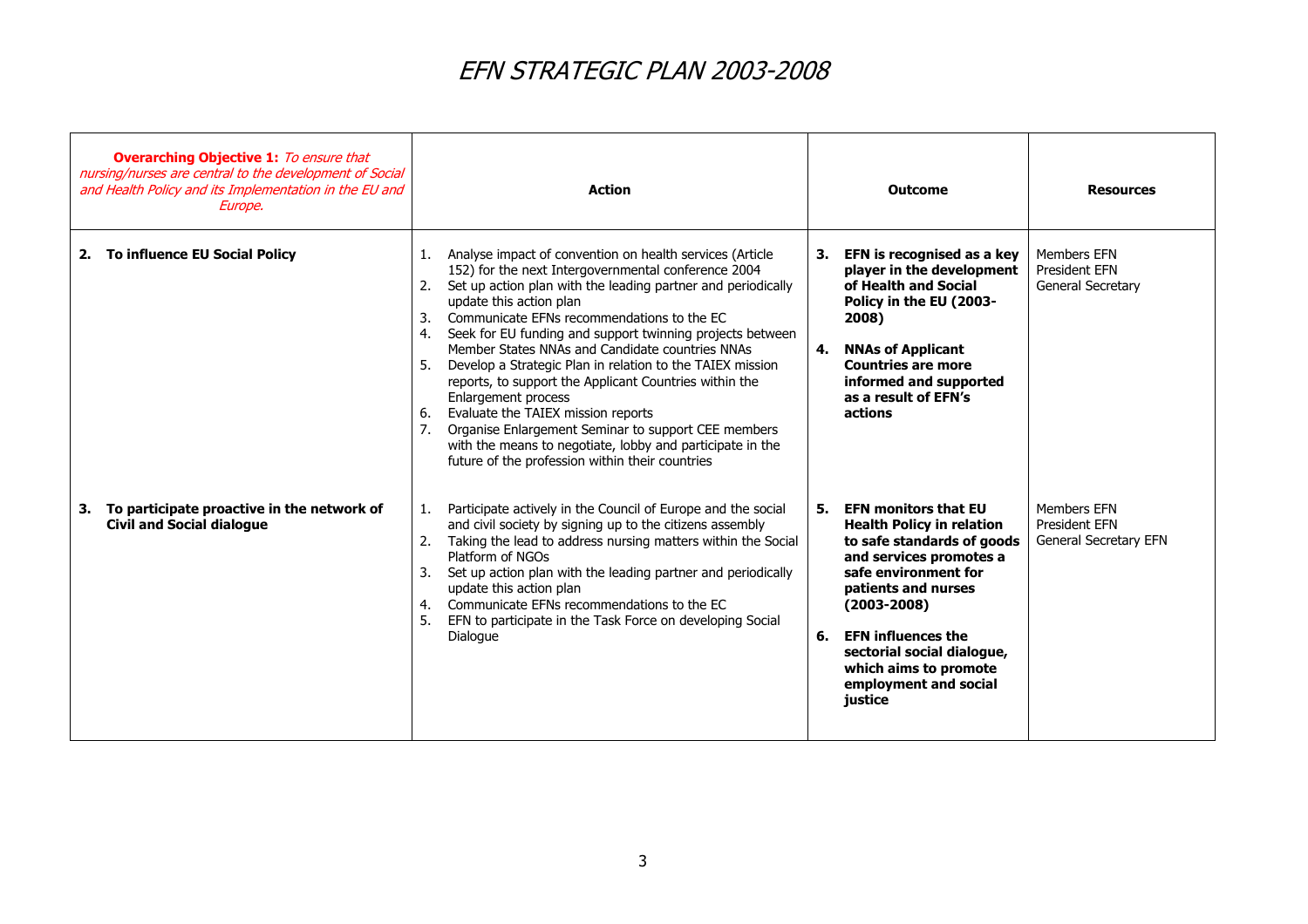| <b>Overarching Objective 2: To support and</b><br>facilitate a qualitative and equitable health<br>service in the EU and Europe by a strategic<br>contribution to the development of a sufficient,<br>effective, competent and motivated nursing<br>workforce. | <b>Action</b>                                                                                                                                                                                                                                                                                                                                                                                                                                                                                                                                                                                                                                                                                                                                                                                                                                                                                                                                                                                                                                                                           | <b>Outcome</b>                                                                                                                                                                                                                                                                                                                                                                                         | <b>Resources</b>                                                                                                       |
|----------------------------------------------------------------------------------------------------------------------------------------------------------------------------------------------------------------------------------------------------------------|-----------------------------------------------------------------------------------------------------------------------------------------------------------------------------------------------------------------------------------------------------------------------------------------------------------------------------------------------------------------------------------------------------------------------------------------------------------------------------------------------------------------------------------------------------------------------------------------------------------------------------------------------------------------------------------------------------------------------------------------------------------------------------------------------------------------------------------------------------------------------------------------------------------------------------------------------------------------------------------------------------------------------------------------------------------------------------------------|--------------------------------------------------------------------------------------------------------------------------------------------------------------------------------------------------------------------------------------------------------------------------------------------------------------------------------------------------------------------------------------------------------|------------------------------------------------------------------------------------------------------------------------|
| 1. To influence the EU in developing a system<br>of mutual recognition of qualifications in line<br>with EFN Policy                                                                                                                                            | Networking with other health care professions<br>1.<br>Monitor the proposal for the future of professional<br>2.<br>recognition and maintain flow of information between office<br>and members and stimulate the input, amendments from<br><b>NNAs</b><br>3.<br>Periodically updated the action plan with the leading partner<br>Set up recommendations and joint statement for the EC and<br>4.<br>liaise with health care profession group to set up<br>Consultative committee on nursing education<br>5.<br>Communicate EFNs recommendations to the EC officials<br>6.<br>Active participation in the lobby process<br>7.<br>NNAs to contact their government officials, MEPs and<br>Nursing Regulatory Bodies to ensure nursing view is<br>consistent at national level<br>8.<br>Integrate ACTN questionnaire on EFN website and link to<br>databases                                                                                                                                                                                                                               | An appropriate system of<br>1.<br>mutual recognition of<br>qualifications for nurses in<br>the EU is implemented by<br>the EC and EFN is included<br>in the formal consultation<br>structure for mutual<br>recognition for nurses<br>(2004)                                                                                                                                                            | Members EFN<br>Leading EFN Member<br>General Secretary<br>EFN website                                                  |
| 2. To support the development of educational<br>standards in the EU and to devise an<br>accredited programme of education for<br>nurses                                                                                                                        | Promote the ENNO framework paper as widely as possible<br>1.<br>2.<br>Review of the EFN Position about Nursing Education and<br>also the Implication of Bologna Declaration to the Nursing<br>Education.<br>3.<br>Review the list of EFN competencies in relation to the EC<br>competency paper and in consultation with the members to<br>ensure the paper fully reflect current practice<br>Follow the developments of ICN work on competencies by<br>4.<br>setting up an email group to reflect on the two papers and<br>use the ACTN document as a base<br>5.<br>Develop a set of principles that should underpin life-long<br>learning for nurses across the EU, with examples of good<br>practice.<br>Create EFN position paper on life-long learning for nurses<br>6.<br>7.<br>Periodically updated the action plan with the leading partner<br>Communicate EFNs recommendations to the EC officials<br>8.<br>9.<br>Active participation in the lobby process<br>10. NNAs to contact their government officials and MEPs to<br>ensure nursing view is included at national level | <b>Standards of education</b><br>2.<br>which will ensure safe<br>standards of nursing<br>practice are developed in<br>the EU and Europe (2005)<br>3.<br>A system of basic and<br>continuing education for<br>nurses in EU and Europe is<br>implemented to facilitate<br>the mobility of nurses and<br>to ensure the quality of<br>health care (3 years after<br>admission of the applicant<br>country) | Members EFN<br>Leading EFN Member<br><b>ENNO</b> members<br>General Secretary<br>PH project coordinator<br>EFN website |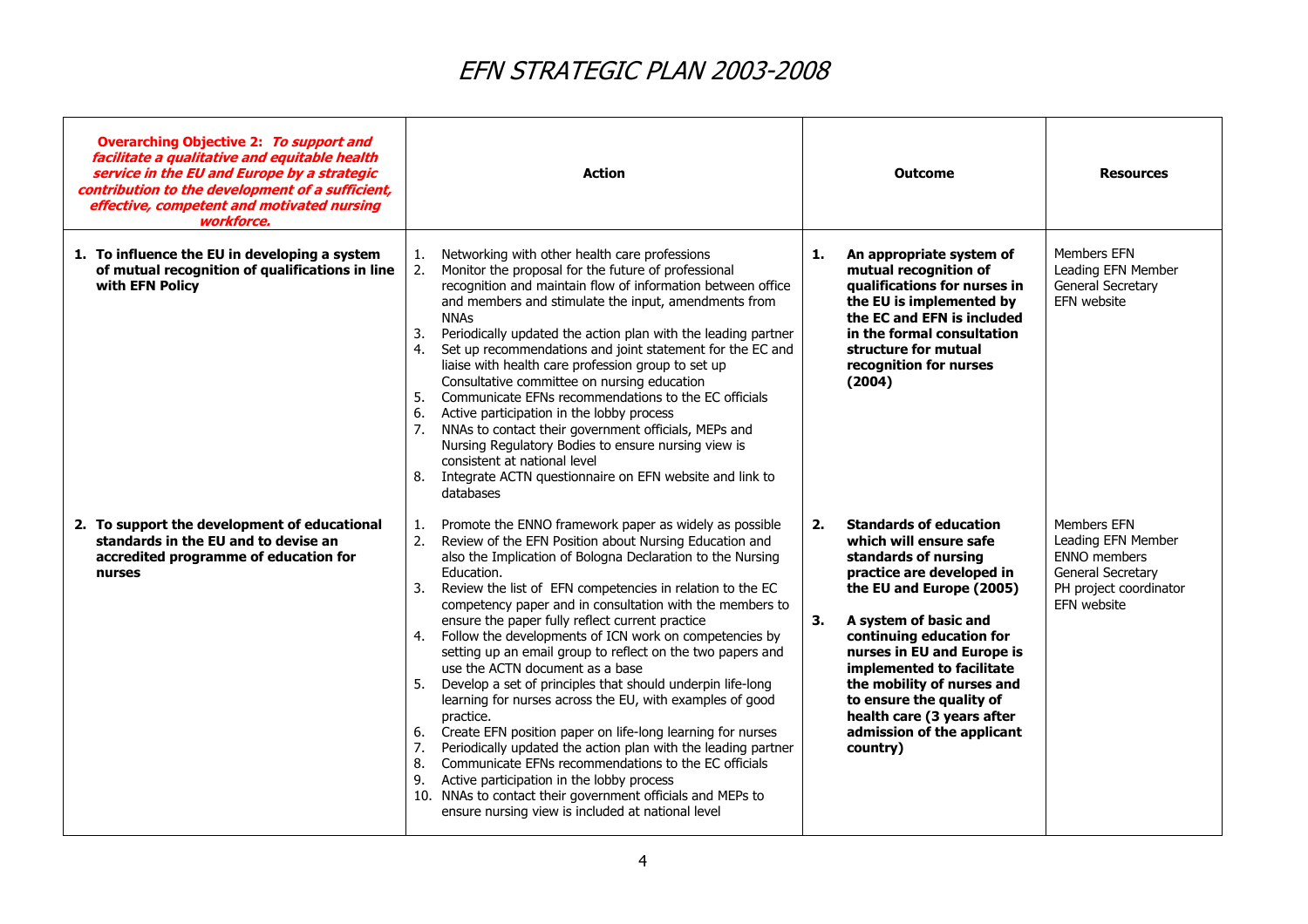| EFN Overarching Objective 2: To support and<br>facilitate a qualitative and equitable health<br>service in the EU and Europe by a strategic<br>contribution to the development of a sufficient,<br>effective, competent and motivated nursing<br>workforce. | <b>Action</b>                                                                                                                                                                                                                                                                                                                                                                                                                                                                                                                                                                                                                                                                                                                                                                                                                                            | <b>Outcome</b>                                                                                                                                                            | <b>Resources</b>                                                                                                                                                  |
|-------------------------------------------------------------------------------------------------------------------------------------------------------------------------------------------------------------------------------------------------------------|----------------------------------------------------------------------------------------------------------------------------------------------------------------------------------------------------------------------------------------------------------------------------------------------------------------------------------------------------------------------------------------------------------------------------------------------------------------------------------------------------------------------------------------------------------------------------------------------------------------------------------------------------------------------------------------------------------------------------------------------------------------------------------------------------------------------------------------------------------|---------------------------------------------------------------------------------------------------------------------------------------------------------------------------|-------------------------------------------------------------------------------------------------------------------------------------------------------------------|
| 3. To improve nursing workforce planning in<br>the EU and Europe                                                                                                                                                                                            | Periodically updated the action plan with the leading partner<br>1.<br>Communicate EFNs recommendations to the European<br>2.<br>institutions and national governments officials to ensure<br>nursing issues are considered in policy planning and<br>implementation<br>Lobby for better information on nurse mobility within and<br>3.<br>into Europe to assist workforce planning<br>NNAs to become involved in research on workforce planning<br>4.<br>at national and EU level either independently or in<br>partnership with other countries<br>Conducting research into current mechanisms of workforce<br>5.<br>planning within EU<br>6. EFN to source funding from EU for project work on<br>workforce issues<br>7.<br>Lobby for an EU Monitoring Forum on workforce planning                                                                    | <b>European Collaboration on</b><br>4.<br>workforce issues including<br>improved information on<br>workforce planning                                                     | Members EFN<br>Leading EFN Member<br>General Secretary<br>PH project Coordinator<br>EFN website $-$ data<br>registration<br>Funding from potential<br>EFN project |
| 4. To promote effective strategies in<br>recruitment and retaining nurses                                                                                                                                                                                   | Periodically updated the action plan with the leading partner<br>1.<br>2.<br>Campaign for good practice employment strategies which<br>promote nursing recruitment and retention e.g. work life<br>balance, management of stress, better pay and conditions<br>Exploit media opportunities to promote nursing as an<br>3.<br>attractive and rewarding profession<br>NNAs to impress on their Governments, the importance of<br>4.<br>implementing ethical Guidelines on Recruitment<br>5.<br>NNAs to contribute to the Recruitment and Retention<br>debate at national and EU level<br>Create a EFN position paper on leadership nursing<br>6.<br>EFN members could undertake some practical work<br>7.<br>together on developing nursing leadership capability and<br>examples of good practice.<br>8.<br>Promote equal opportunities for men and women | 5.<br><b>Implementation of Ethical</b><br><b>Guidelines at EU level</b><br>6.<br><b>Implementation of agreed</b><br><b>Recruitment and Retention</b><br><b>Strategies</b> | <b>Members EFN</b><br>Leading EFN Member<br>General Secretary<br>$EFN$ website $-$ data<br>registration<br>Funding from potential<br>EFN project                  |